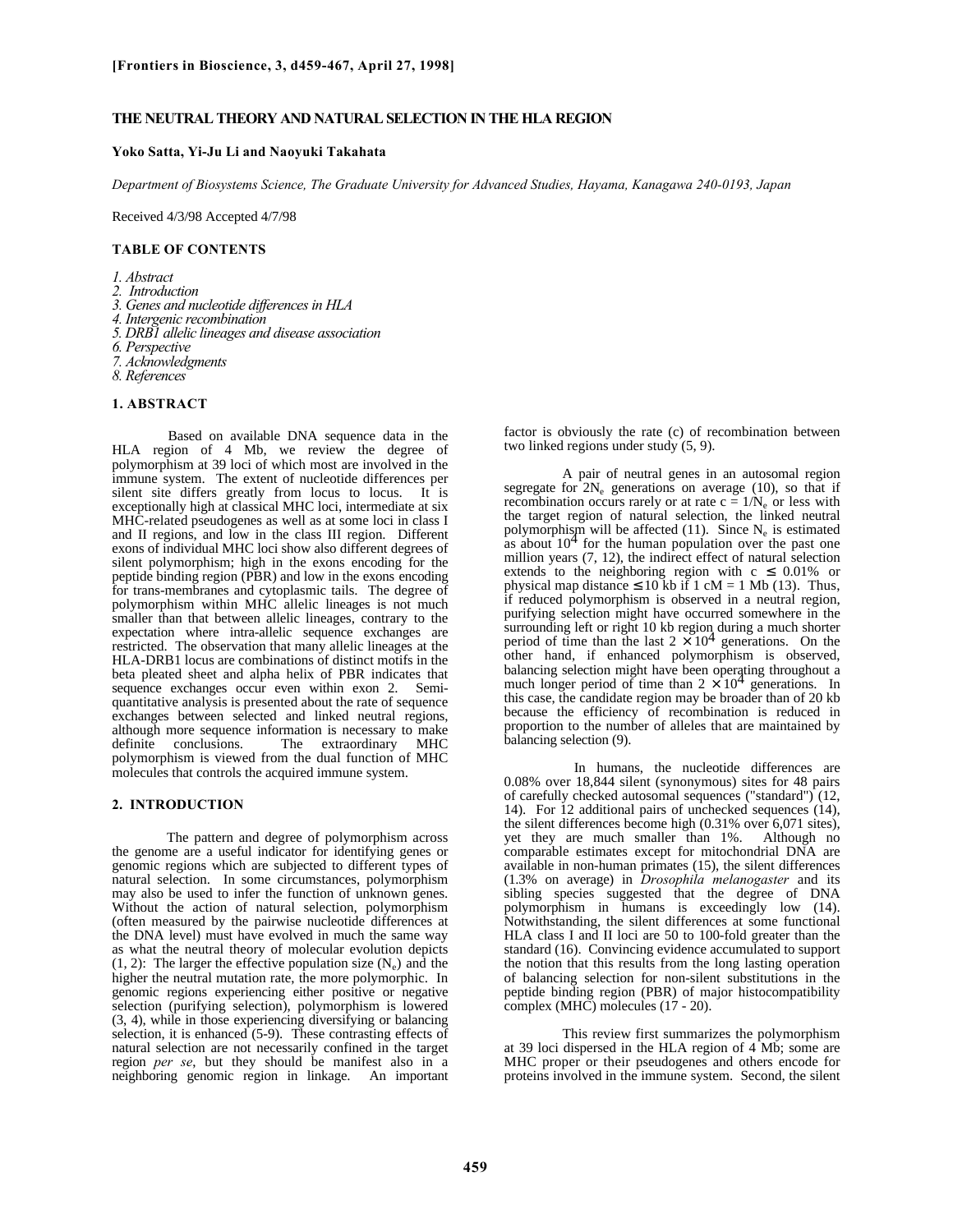

Figure 1. The silent nucleotide differences (p<sub>s</sub>) and chromosomal locations of 39 loci in the HLA region of 4 Mb (41 - 43).

differences at a particular locus are plotted against the physical map distance from the nearest highly polymorphic MHC locus and this relationship is used to examine semiquantitatively whether 1 cM =  $\hat{1}$  Mb holds true in the HLA region. Third, the silent differences within and between class II DRB1 allelic lineages are presented to discuss the possibility of intra-exonic recombination or gene conversion (21 - 23). Relevant multi-locus haplotype data from Siberian populations (24) are briefly mentioned. Finally, we provide short comments on MHC-mediated thymic selection in T cell repertoire and some perspectives for the HLA study.

### **3. GENES AND NUCLEOTIDE DIFFERENCES IN HLA**

The degree of polymorphism at 39 loci in HLA is summarized in table 1 in terms of the average number of nucleotide differences and the number of segregating sites at both silent  $(S_s)$  and non-silent sites  $(S_n)$ . It is clear that the degree differs greatly from locus to locus (figure 1). Without direct and indirect effects of natural selection, the silent polymorphism should be relatively uniform over the loci, while the non-silent polymorphism may vary from locus to locus owing to different degrees of functional constraints (2). Nevertheless, the non-silent as well as silent polymorphism at classical class I or class Ia (A, B and C) and class II (DPB1, DPA1, DQB1, DQA1, DRB1 and DRA) loci is enhanced considerably from the standard value of 0.08%. The overall silent differences  $(p_s)$  at these class Ia and II loci are 3.37% and 4.20% per site, respectively. If the neutral mutation rate is 10-9 per site per year (25), it must have taken about 20 million years or some millions of generations for these silent differences to have accumulated. The different GC content in the HLA region may well affect the neutral mutation rate, but this does not seem sufficient to account for the observed heterogeneity in the extent of polymorphism. No doubt, the enhanced silent polymorphism has resulted largely from the action of balancing selection on the PBR and its indirect effects on tightly linked silent sites. The overall non-silent polymorphism is also as great as the silent polymorphism. The absence of any appreciable difference between silent and non-silent polymorphism of MHC genes is similar to what is expected for pseudogenes (2), but for very different reasons.

The remaining 30 include immunity-related loci in addition to two class  $\overrightarrow{I}$  and four class II pseudogenes in which all nucleotide sites are treated as silent. The overall  $p_s$  value at these 30 loci reduces to  $127/15,132 = 0.84\%$ . Yet, it is ten-fold larger than the standard  $(P < 0.01)$ . Also, the  $p_s$  value of 1.2% over the four class II pseudogenes (DPB2, DQB2, DQA2 and DQB3) is much greater than the standard  $(P < 0.01)$ . This enhancement may be due to recent cessation of balancing selection, inter-locus sequence exchanges (unequal crossover or gene conversion), or tight linkage to classical class II loci. The first possibility is unlikely because the presence of DPB2 or DQB2 orthologs in various primates (26) suggests that the two loci were inactivated long before their alleles were generated. second possibility is inconsistent with the monophyletic relationships between these pseudogenes and functional paralogs (26); with inter-locus sequence exchanges, the relationships must be para- or polyphyletic. Thus, the relatively large  $p_s$  value for these pseudogenes is attributed to indirect effects of balancing selection operating on nearby polymorphic class II loci.

The LMP2 and LMP7 genes encode for subunits of a proteasome, while the TAP1 and TAP2 genes encode for ABC transporter proteins, all being involved in processing of proteins into peptides that are loaded onto class I molecules (27). Unlike the rat TAP ortholog (28, 29), these four loci in HLA are rather monomorphic: The ps value of 0.19% over the 1,492 silent sites is not different from the standard. The DNA and DOB genes as well as DMA and DMB genes encode for alpha and beta polypeptide chains, respectively, each pair of chains forming heterodimers like classical class II chains (30 - 32). The function of the DM heterodimer is thought to facilitate the exchange of class II associated invariant chains for peptides that are generated in lysosomes from self and nonself proteins (33), while the DO heterodimer inhibits such a catalytic action of DM (34, 35). The average  $p_s$  value at these loci is 0.46%. Because of the small number of sites compared (549 bp), the difference of  $p_s = 0.46\%$  from the standard is only marginally significant  $(0.05 < P < 0.1)$ .

Among 13 loci in the class III region, CYP21B (steroid 21-hydroxylase involved in biosynthesis of cortisol and aldosterone) and HSP70-2 (the major heat-inducible chaperone of the HSP70 group) are shown to have undergone frequent sequence exchanges with nearby paralogs (36, 37). As a result, the nucleotide differences are rather large so that in what follows, these two loci are excluded from consideration. In the remaining 11 loci, the average  $p_s$  value of 0.22% at 3,329 sites is not different from the standard. However, the non-silent differences  $(p_n)$ of 0.24% are greater than 0.024% at the standard loci ( $\overrightarrow{P}$ 0.01). It turns out that MICA (MHC class I chain-related A) is unusual in that among 16 alleles at the locus, there are 22 non-silent segregating sites out of 618 and the alleles are different from each other by seven such sites on average. The MICA and MICB genes encode for non-classical (or class Ib) MHC molecules (38 - 41) and may be recognized mainly in intestinal epithelium by T lymphocytes with gamma-delta T cell receptors (Tcr) (42). The significantly large  $p_n$  value of MICA may be associated with this putative function. The class III region The class III region. also encodes for several other immunity-related genes (27) such as in the complement cascade (C4B, Bf) and the regulation of T lymphocyte development and function (TNF).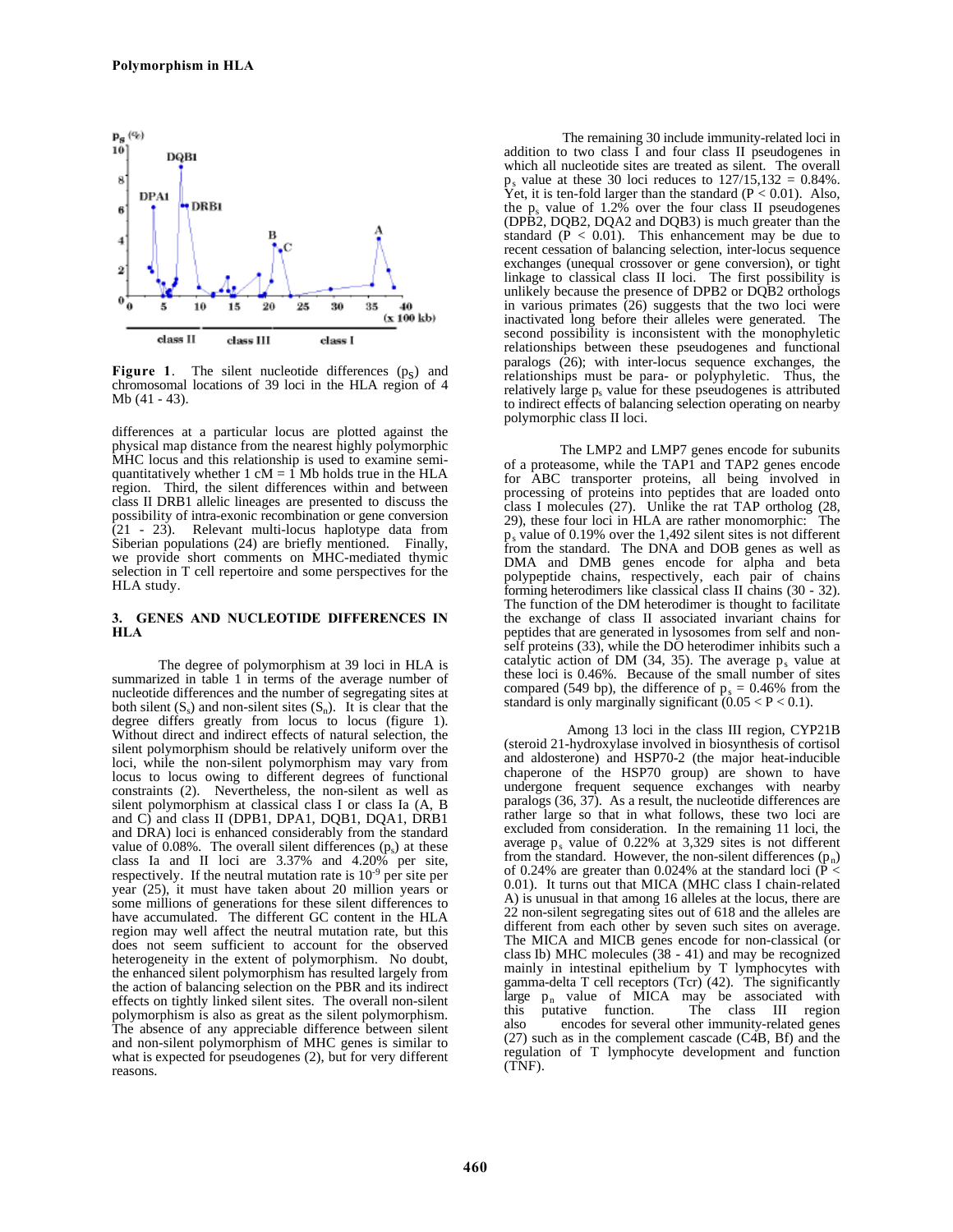|    | Locus          | <b>Silent</b>       |                  | Non-silent          |                          | References                                                        |
|----|----------------|---------------------|------------------|---------------------|--------------------------|-------------------------------------------------------------------|
|    | (#genes)       | $K_s/L_s = p_s$ (%) | $S_{s}$          | $K_n/L_n = p_n$ (%) | $S_n$                    | or accession numbers                                              |
| -1 | DPB2(2)        | $37/1977 = 1.9$     | 37               | $\qquad \qquad -$   | $\overline{\phantom{a}}$ | (73), (74)                                                        |
| 2  | DPB1 (67)      | $1/63 = 1.6$        | 6.5              | $9.1/191 = 4.8$     | 24.5                     | (47)                                                              |
| 3  | DPA1(8)        | $3.5/59 = 5.9$      | 8.7              | $5.2/185 = 2.8$     | 12.3                     | (47)                                                              |
| 4  | DNA(3)         | $2/204 = 1.0$       | 3                | $0/547=0$           | $\boldsymbol{0}$         | M31525, M26039, X02882                                            |
| 5  | DMA(4)         | $0/71 = 0$          | $\boldsymbol{0}$ | $3/208 = 1.5$       | 6                        | X62744, X76775, U04878, U04877                                    |
| 6  | DMB(7)         | $0.5/60 = 0.83$     | 2                | $2/177 = 1.1$       | 5                        | Y14395, U00700, U31743, AF00482, U16762, U32663, X76776           |
| 7  | LMP2(3)        | $0.5/173 = 0.24$    | 1                | $0.4/463 = 0.09$    | $\mathbf{1}$             | X62741, S75169, U01025                                            |
| 8  | TAP1(5)        | $0.3/631 = 0.05$    | $\mathbf{1}$     | $1.8/1610 = 0.11$   | $\overline{4}$           | X57522, L21205, L21206, L21207, L21208                            |
| 9  | LMP7(5)        | $0/172=0$           | $\boldsymbol{0}$ | $0/509 = 0$         | $\boldsymbol{0}$         | X62598, L11045, U17496, U17497, X66401                            |
| 10 | TAP2(3)        | $2/516 = 0.39$      | 3                | $2/1350 = 0.15$     | 3                        | U07844, Z22935, Z22936                                            |
| 11 | DOB(2)         | $0/214=0$           | $\boldsymbol{0}$ | $1.2/605 = 0.17$    | $\mathbf{1}$             | M26040, L29472                                                    |
| 12 | DQB2(8)        | $1.4/201 = 0.69$    | 3                |                     |                          | M83889, M83890, M83891, M24921, M24920, M24922,<br>M24923, M95729 |
| 13 | DQA2(2)        | $21/2504 = 0.84$    | 21               |                     |                          | Z84490, M29615                                                    |
| 14 | DQB3(2)        | $15/1407 = 1.1$     | 15               |                     |                          | Z84490, M26577                                                    |
| 15 | DQB1 (27)      | $6.2/73 = 8.6$      | 17.5             | $17/212 = 8.1$      | 42                       | (47)                                                              |
| 16 | DQA1 (15)      | $9.0/150 = 6.0$     | 26.5             | $19/426 = 4.5$      | 47.5                     | (47)                                                              |
| 17 | DRB1 (135)     | $3.6/60 = 6.0$      | 24               | $12/183 = 6.5$      | 55.5                     | (47)                                                              |
| 18 | DRA(2)         | $1/174 = 0.57$      | $\mathbf{1}$     | $1.0/504 = 0.20$    | $\mathbf{1}$             | (47)                                                              |
| 19 | $PBX-2(3)$     | $0/338=0$           | $\boldsymbol{0}$ | $0.7/953 = 0.07$    | $\mathbf{1}$             | X59842, X80700, D28769                                            |
| 20 | RAGE(2)        | $0.5/338 = 0.15$    | 0.5              | $3.5/874 = 0.40$    | 3.5                      | M91211, D28769                                                    |
| 21 | G13(2)         | $2/578 = 0.35$      | 2                | $3/1520 = 0.20$     | 3                        | X98054, U89337                                                    |
| 22 | CYP21B(2)      | $5/405 = 1.23$      | 5                | $3/1080 = 0.28$     | 3                        | M31022, AF019413                                                  |
| 23 | C4B(2)         | $1/310 = 0.32$      | $\mathbf{1}$     | $1/833 = 0.12$      | $\mathbf{1}$             | K02404, AF019413                                                  |
| 24 | G11(2)         | $0/214=0$           | $\boldsymbol{0}$ | $0/560 = 0$         | $\boldsymbol{0}$         | X77836, (75)                                                      |
| 25 | RD(4)          | $1.5/274 = 0.54$    | 3                | $2.6/778 = 0.33$    | 5                        | L03411, M32275, X16105, AF019413                                  |
| 26 | Bf(2)          | $0/467=0$           | $\mathbf{0}$     | $1/1350 = 0.07$     | $\mathbf{1}$             | X72875, AF0149413                                                 |
| 27 | $HSP70-2(2)$   | $7/508 = 1.4$       | 7                | $2/1410 = 0.14$     | 2                        | M59830, M11717                                                    |
| 28 | TNF(3)         | $0/191 = 0$         | $\boldsymbol{0}$ | $0.7/508 = 0.13$    | $\mathbf{1}$             | X01394, X02910, M10988                                            |
| 29 | <b>BAT1(3)</b> | $0/211 = 0$         | $\boldsymbol{0}$ | $0.7/639 = 0.11$    | $\mathbf{1}$             | Z37166, AF029062, A02961                                          |
| 30 | MICB (7)       | $0.3/204 = 0.14$    | 1                | $1.7/618 = 0.28$    | 6                        | (36), (37)                                                        |
| 31 | MICA(16)       | $2/204 = 0.96$      | 5                | $7.2/618 = 1.2$     | 22                       | (38), (39)                                                        |
| 32 | B(91)          | $9.7/289 = 3.4$     | 45.4             | $25/796 = 3.2$      | 91.5                     | (48)                                                              |
| 33 | C(35)          | $8.3/281 = 3.0$     | 46.8             | $18/779 = 2.3$      | 89.8                     | (48)                                                              |
| 34 | SC1(2)         | $0/301 = 0$         | 0                | $8/767 = 1.0$       | 8                        | S53374, U25826                                                    |
| 35 | E(5)           | $0.5/127 = 0.43$    | 3                | $1.8/346 = 0.51$    | 6                        | (76)                                                              |
| 36 | J(3)           | $7.5/1046 = 0.72$   | 11               | -                   | $\overline{\phantom{a}}$ | (76)                                                              |
| 37 | A(50)          | $10/261 = 3.8$      | 38               | $25/758 = 3.3$      | 90.5                     | (48)                                                              |
| 38 | H(6)           | $18.7/1091 = 1.71$  | 45               |                     |                          | (76)                                                              |
| 39 | G(6)           | $1.1/195 = 0.56$    | 5                | $1.3/522 = 0.25$    | $\overline{4}$           | (76)                                                              |

**Table 1**. The per-site nucleotide differences (p) and the number of segregating sites (S) over L sites at each of 39 loci in the HLA coding region.

The K and L are the average number of nucleotide differences and the average number of sites in all pairwise comparisons, respectively, and the subscripts stand for silent and non-silent nucleotide substitutions.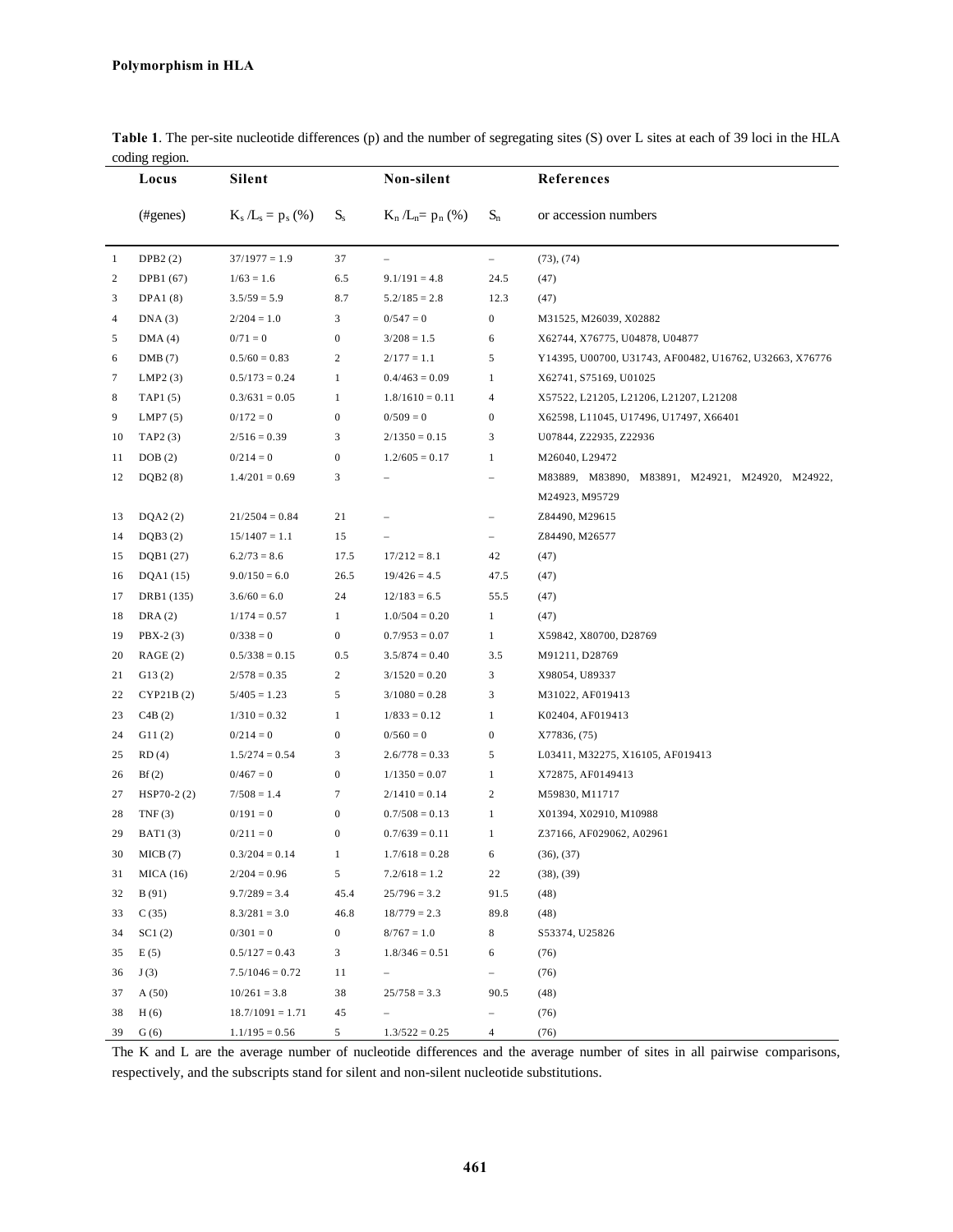

**Figure 2**. The observed silent nucleotide differences at individual loci are plotted against the physical map distance from the nearest highly polymorphic HLA locus. The solid and dotted curves are computed by the theoretical formulas  $(9, 45)$  under the assumption of 1 cM = 1 Mb and 0.1 cM  $= 1$  Mb, respectively. It is assumed that selection intensity is 2% and the number of breeding individuals is  $10^5$  and  $10^4$ before and after 50,000 generations ago. The values of the per-site neutral mutation rate and the non-silent substitutions rate per PBR per generation are given in text. The discrepancy from the 1 cM = 1 Mb curve is caused by MICA, J, H and G or by DPB2, DQB3, DNA, DQA2 and DQB2.

The average  $p_s$  value over five loci (SC1, E, J, H and G) in the class I region is 0.98% which is greater than the standard  $(P < 0.01)$ . The SC1 gene is thought to control the cell cycle, while the E and G genes encode for class Ib molecules. The relatively high  $p_s$  value in the class I region is largely attributable to processed pseudogene HLA-H (not to be confused with the renamed gene (HFE) that is responsible for hereditary hemochromatosis (43), more than 3 Mb telomeric from the HLA). Compared with the case of HLA-J which is also a pseudogene, both  $p_s = 1.7\%$  and  $S_s =$ 43 over 1,067 silent sites at the HLA-H locus appear to be too large. However, there is evidence that a telomeric region of the HLA-A locus is somewhat suppressed in recombination (H. Inoko, personal communication). Although the reason is poorly understood, the reduced recombination may well account for the elevated polymorphism at the HLA-H locus as well as the slightly increased polymorphism at the HLA-G locus.

### **4. INTERGENIC RECOMBINATION**

 In order to study the relationships between silent differences  $(p_s)$  and recombination rates (c), each  $p_s$ value is plotted against the physical map distance (44 - 46)

which is measured from the nearest highly polymorphic HLA locus (figure 2). As expected, the longer the distance, the smaller the  $p_s$  value. The following theoretical model  $(9, 1)$ 47, 48) is used to examine the relationships more quantitatively. The model assumes that the neutral region and the PBR encoding exon are recombined with rate c per generation. The model also assumes that any PBR nonsilent nucleotide substitution always generates a new allelic lineage which, together with all other pre-existing alleles, is subjected to random genetic drift and balancing selection. The mutation rate per PBR is assumed to be  $2.7 \times 10^{-6}$  for class I and  $0.8 \times 10^{-6}$  for class II locus owing to the difference in the number of non-silent sites (25). The per-<br>site mutation rate is  $2 \times 10^{-8}$  per generation and the generation time is 20 years. If a population has not been demographically stable over time,  $\bar{N}_e$  is dependent of a time period during which polymorphism has been generated (9). This time period for neutral polymorphism is relatively short, while that for HLA polymorphism is relatively long. The estimate of  $N_e = 10^4$  is made based on the short-lived neutral polymorphism, whereas that of  $N_e = 10^5$  is made based on the enhanced polymorphism due to long-lived HLA allelic lineages (7). The reduction in the effective population size might have begun when *Homo erectus* first migrated from Africa about one million years ago (7, 9, 48), although there are alternatives. Figure 2 also depicts the expected level of linked neutral polymorphism. The indirect effect of balancing selection is remarkable in linked neutral regions with  $c < 0.01\%$ , or only within 10 kb if 1 cM = 1Mb is postulated (13). Thus, in order to account for large ps values by linkage, tightly linked regions must be considered. The relatively large  $p_s$  value at DPB2, DQB3, DNA, DQA2 and DQB2 locus as well as that at MICA, J, H and G locus requires that the c value is smaller than 0.01% (figure 2). Since these loci are located about 25 kb to more than 200 kb apart from the nearest polymorphic MHC locus (44), recombination may be rarer than expected from  $1 \text{ cM} = 1 \text{ Mb}$ . One can claim that proper alignment necessary for recombination between the homologous chromosomes is hindered by highly diversified loci (49). However, the small  $p_s$  value at the remaining loci is by and large consistent with the postulate of  $1 \text{ cM} = 1 \text{ Mb}$ . In addition, a reduction of silent polymorphism in non-PBR coding exons at classical MHC loci indicated that recombination is not fully suppressed even within a locus (9).

#### **5. DRB1 ALLELIC LINEAGES AND DISEASE ASSOCIATION**

Long lasting allelic lineages at classical MHC loci permit us to glean insight into molecular mechanisms of the polymorphism, in particular roles of intra-exonic sequence exchanges (recombination or gene conversion). The silent differences within  $(p_w)$  and between  $(p_b)$  allelic lineages are particularly useful for this purpose. Without sequence exchanges among allelic lineages, the silent differences within lineages should be much smaller than those between lineages (figure 3). However, in the absence of information on associations between alleles at a locus and the nearby MHC locus, figure 3 cannot be used. An exception is MHC loci themselves at which the linkage relationships between non-PBR coding exons or introns and the PBR coding exon are certain in some data sets (50, 51).

Both  $p_w$  and  $p_b$  values depend critically on the definition of allelic lineages. In addition to serological methods, sequence motifs as well as phylogenetic analyses can provide reasonable classifications of MHC allelic lineages (9). As an example, we take a close look at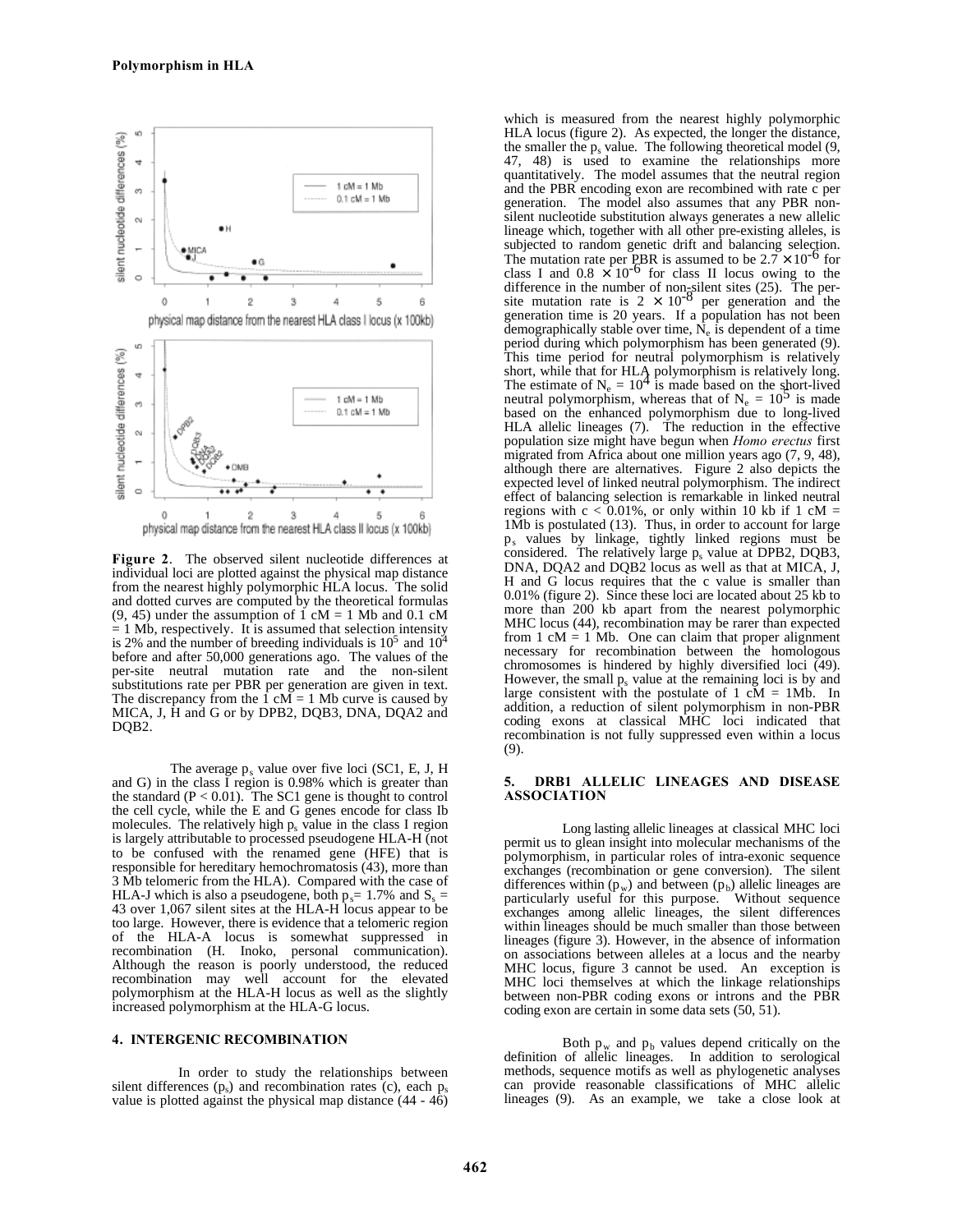

**Figure 3.** The silent nucleotide differences within  $(p_w)$ and between  $(p_b)$  allelic lineages based on the theoretical formulas  $(9, 45)$ . The same set of parameter values are used as in figure 2.

the DRB1 locus at which the reported number of alleles is about 180 and the average  $p_s$  value at exon 2 is 8.0%, amounting to the sequence divergence of 40 million years. Based on the observation that the 5' exon 2 region encoding for the beta pleated sheet and the 3' exon 2 region encoding for the alpha helix are phylogenetically incongruent, it is proposed that the chi-like sequence at codon 51-55 somehow mediates sequence exchanges (21). Recently, DRB1 intron 1 and 2 sequences revealed that the phylogenetic relationships are consistent with those of the beta region, and therefore inconsistent with those of the alpha region (22). In terms of linkage disequilibrium, the sequences of these introns are more strongly associated with those in the beta region than in the alpha region. It is therefore suggested that the alpha region (or conversely, though less likely, the beta+intron region) has been shuffled among DRB1 alleles by either double crossover or gene conversion (21 - 23).

Among 103 DRB1 exon 2 sequences available for codon 9 through codon 86 (50), there are 28 and 45 different non-silent motifs in the beta and alpha region, respectively. Of these, 17 beta or 38 alpha motifs can be characterized simply by a set of codon 11, 13, 30 and 37 or by a set of codon 57, 67, 70, 71 and 74. If we exclude minor motifs which differ by single unique substitutions only, there remain ten distinct beta and 16 alpha motifs (see figure 4 for their relationships drawn by the phylogenetic analysis). Importantly, some of these distinct motifs in each region are shared by chimpanzees, gorillas, or Old World Monkeys (51, 53), suggesting that they are of ancient origins. This antiquity of sequence motifs is consistent with the observed large  $p_s$  values; 9.3% in the alpha region and 4.4% in the beta region.

If DRB1 sequences in each region are classified by either beta or alpha motifs,  $p_s$  will be divided into  $p_w$ and  $p_b$  although  $p_b$  is close to  $p_s$  by definition. Theoretically, the best classification of allelic lineages may be obtained when  $p_b$  is maximized and  $p_w$  is minimized. In the beta motif-based classification of allelic lineages,  $p_w$  is smaller than 0.1% in the beta region, which is in accord with the expectation (figure 3), whereas  $p_w$  is more than 3.8% in the alpha region. This contrasting pattern of  $p_w$  in the two regions becomes less conspicuous in the alpha motif-based classification of allelic lineages (3.3% in the beta region and 1.2% in the alpha region). This asymmetry may indicate that the whole or partial alpha motifs have been recombined with distinct beta motifs and that this shuffling generated an enormously large number of DRB1 alleles (figure 5). An alternative is to invoke convergent evolution in alpha motifs (52, 53). In this respect, it is important to note that five (two non-silent associated and three solitary) silent substitutions in the alpha region are shared by distinct allelic lineages defined by beta motifs (data not shown), resulting in the elevated  $p_w$  value in the alpha region. Since it is difficult to invoke convergence for these shared silent substitutions, it is reasonable to conclude that new combinations between beta and alpha motifs have been generated by intra-exonic recombination or gene conversion  $(22, 23)$ . Nonetheless, it should be kept in mind that if sequence exchanges always occur at the same boundary, the number of alleles maintained in a population becomes rather limited (54). Moreover, were some sequence exchanges not allowed within the alpha region, it does become difficult to account for the relatively large  $p_w$  value even in the alphabased classification (23). The shared silent substitutions among different alpha motifs support that the tract of sequence exchanges involving the alpha region is at variance. This conclusion also agrees with the finding that although  $p_s$ is larger in the alpha than in the beta region, the phylogenetic relationships in the former are more star-like and more compact than in the latter (figure 4).

Based on the serological classification (22), the  $p<sub>b</sub>$  $(p_w)$  value averaged over about 20 complete DRB1 sequences becomes  $8.4\%$  (1.7%) in exon 2,  $8.6\%$  (0.07%) in intron 1, 4.8% (0.06%) in intron 2, 6.0% (1.8%) in exon 3 and 1.3% (0.4%) throughout exon 4-6. The extremely small  $p_w$  value in intron 1-2 (22) is due partly to the exclusion of "recombinant" DRB1\*0806 as well as partly to the distinction between DRB1\*1602 and \*15011/\*15021 although these alleles are regarded as identical in the present beta motif-based classification. More importantly, iIt may be noted that the  $p_b$  value tends to be smaller in non-PBR coding regions and this tendency is observed at other classical MHC loci as well (9). Thus, even though intralocus recombination is rare, it might have acted so as to decrease the level of silent polymorphism in non-PBR coding exons. For such reduction to be observed in non-PBR coding regions which are located within a few kilobases away from the PBR coding exon, the rate (c) of intra-exonic sequence exchanges may be of the order of 0.001%, as expected from  $1 \text{ cM} = 1 \text{Mb}$ .

Interestingly, the beta and alpha motifs defined above play distinct roles in shaping the physico-chemical environment of peptide binding pockets of MHC molecules (55 - 57) and that some alpha motifs are associated with autoimmune diseases. Rheumatoid arthritis is associated with DR4 subtypes (58). These MHC molecules possess a set of amino acids (Q70R71A74 by the one letter amino acid code) which participate in forming the P4 pocket. According to the present classification of DRB1 allelic lineages, this alpha motif occurs in some DR1 and DR14 subtypes as well, so that their susceptibility to the disease is also worth being investigated. Insulin-dependent diabetes mellitus (IDDM) is associated with DR3/DR4 (59), while a reduced incidence is found in associations with DR2 (60). In this case too, the DRB1 amino acid residue implicated in susceptibility or resistance is somehow related to the specificity of the P4 pocket (61). It is also reported that<br>tuberculoid leprosy is associated with tuberculoid leprosy is associated with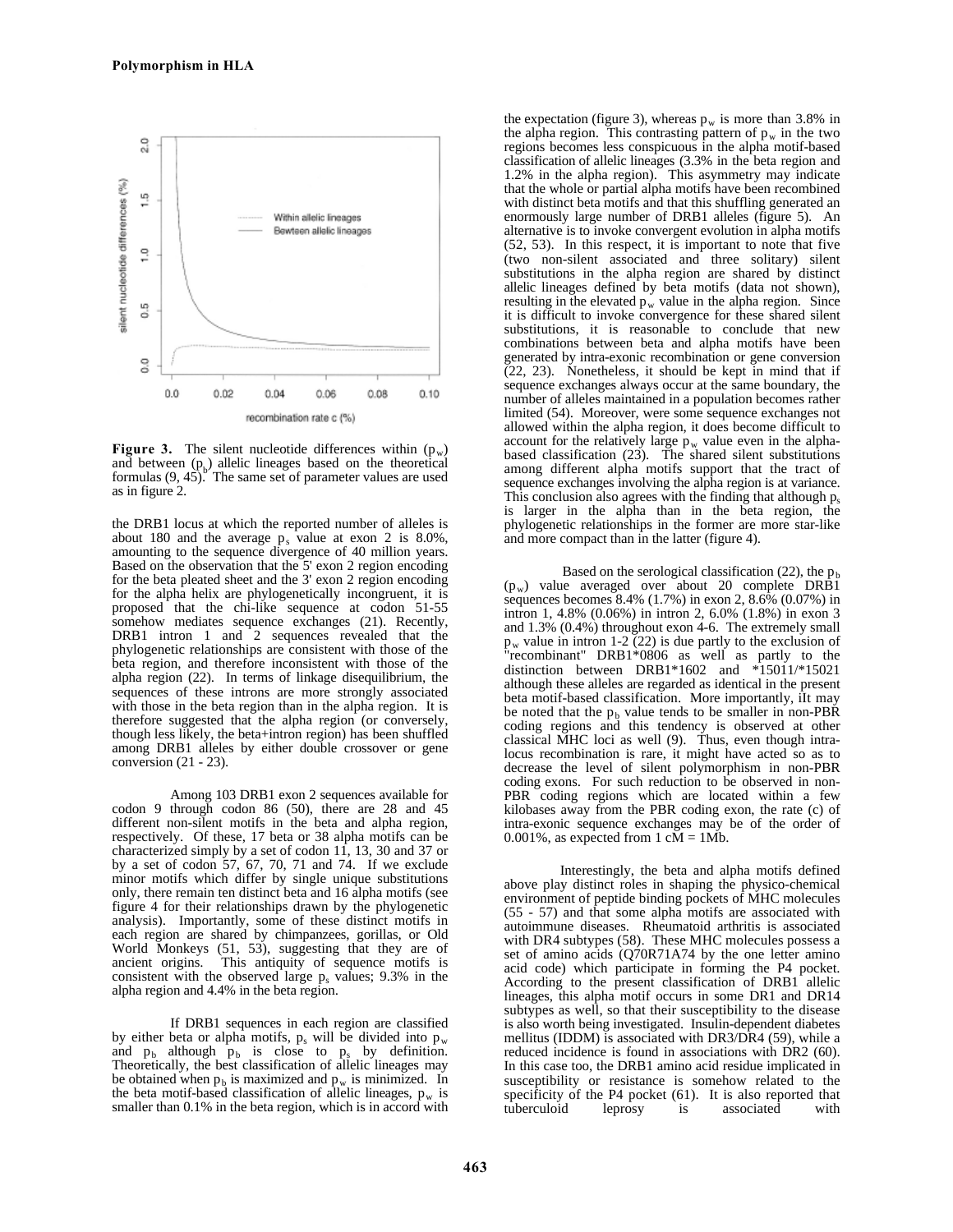

**Figure 4**. The relationships among the major beta or alpha motifs of DRB1 peptide chains. The relationships are reconstructed from non-silent nucleotide differences in each of the beta and alpha region. Each circle represents one non-silent nucleotide substitution. Codon positions used for the beta motifs are 11, 13, 30 and 37 and those for the alpha motifs are 57, 67, 70, 71 and 74.

DR2 in Asia (62 - 64) and DR3 in Venezuela and Surinam (65, 66). Recently, an Arginine (R) or a negatively charged amino acid (D or E) in the P4 pocket is hypothesized to be critical to susceptibility (67). There are only two alpha motifs which do not have any of R, D and E in the P4 pocket: D57L67Q70K71A74 in some DRB1\*04 and \*14 as well as D57I67Q70A71A74 in most of DRB1\*15 and \*1309. It is observed that charged residues at position 71 control the charge permitted in the P4 pocket, and that peptides with charged residues in the P4 pocket are capable of binding only if an opposing change, or no charge, is present at position 71 (68). The same is applied to

position 57 in relation to the P9 pocket. This observation based on MHC-associated disease susceptibility and the structural characterization of MHC-peptide complexes (68) lends itself to the biological implication for the present motif-based classification of allelic lineages.

#### **6. PERSPECTIVE**

Unfortunately, the loci used are insufficient to make an accurate estimate of recombination rate in HLA. The present analysis shows that it is crucial to examine regions that are tightly linked to MHC loci. If  $1 \text{ cM} = 1$ Mb holds true, c is 0.1% between an MHC locus and a region 100 kb apart from it, and recombination with this c value is too frequent for the present data set to demonstrate slightly enhanced polymorphism by indirect effects of balancing selection. Sampling as well as sequencing errors in the estimate of silent polymorphism must also be minimized. An alternative approach may be to use population data of haplotypes. When two loci are recombined with  $c = 0.05\%$ , it takes about 2,000 generations or 40,000 years for the linkage to be broken. Recent survey of Siberian populations for class II haplotypes showed that more haplotypes are found in Siberian than in any other population and that most of them have been generated by recombination since the colonization of the subcontinent 40,000 years ago (24). The finding of new combinations between DQA1 and DQB1 molecules that are rarely found in other areas indicated frequent occurrences of recombination during the past 2,000 generations. This is consistent with the expected value of  $c = 0.02\%$  under 1 cM = 1 Mb, since the two loci are located 20 kb apart (44). Thus, this kind of population data will certainly complement DNA sequence information.

Immunoglobulin (Ig), T cell receptor (Tcr) and MHC genes are encoded for by multigene families (27). A relatively small number of loci and extremely high polymorphism in MHC contrast with a large number of rather monomorphic segmented genes and their somatic rearrangements in Ig and Tcr. It is argued that unlike other multigene families in which concerted evolution is commonly invoked, these immunity-related multigene families have undergone contraction, expansion and subsequent diversification of loci (69 - 71). However, expansion and subsequent diversification of MHC loci must be restrictive owing to the dual roles of MHC molecules; elimination of auto-reactive T cell clones and presentation of non-self peptides to mature T cell repertoire (72 - 74). Because of this dual function in thymus and peripheral, MHC could not have evolved as a multigene family consisting of a large number of functional loci. If individuals express so many different MHC molecules encoded for by a number of diversified duplicated loci, either virtually all T cell clones will be capable of reacting self peptides and be eliminated or the cell surface density of particular MHC molecules will become too low to interact with Tcr. In either case, the immune system will be unable to work properly. On the other hand, appropriate amounts of MHC diversity are necessary to deal with various pathogens that individuals encounter (74). With a relatively small number of functional MHC loci, natural selection has found its way to operate and favored polymorphism. The effect is by no means dramatic every generation (75) and it is only after millions of generations of its operation that the MHC polymorphism has become truly remarkable. It appears that the polymorphism is a sort of molecular compromise in the acquired immune system which is controlled by the dual function of MHC molecules. Couldn't any better alternative have been invented?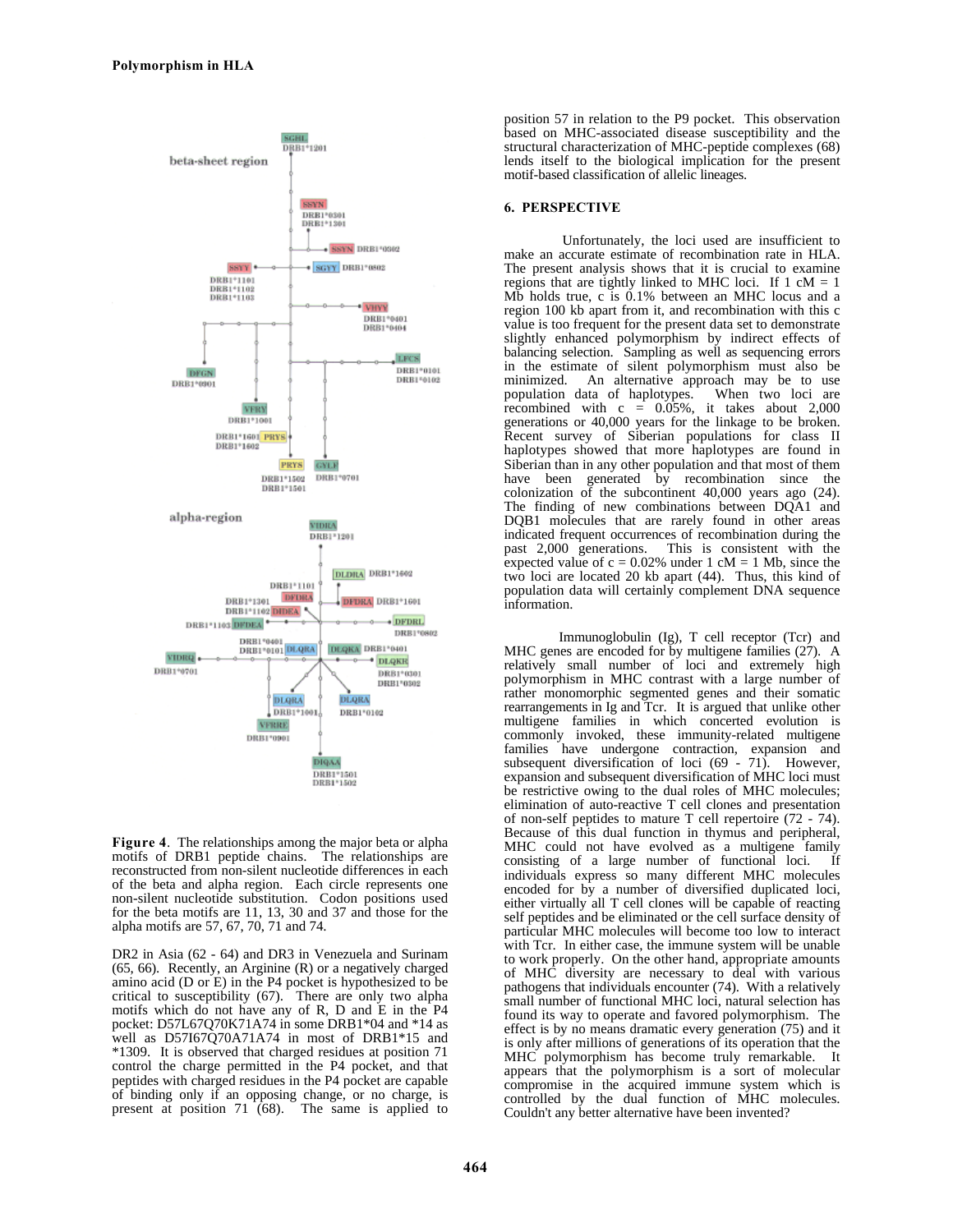

**Figure 5**. Combinations between some beta and alpha motifs that occur in DRB1 peptide chains.

# **7. ACKNOWLEDGMENTS**

This is contribution no. 4 from Department of Biosystems Science and supported by grants from the Monbusho and the Graduate University for Advanced Studies. We thank Drs J. Klein, H. Inoko and Y. Obata for their helpful comments.

### **8. REFERENCES**

1. Kimura M: Evolutionary rate at the molecular level. *Nature* 217, 624-626 (1968)

2. Kimura M: The neutral theory of molecular evolution. Cambridge Univ. Press, Cambridge (1983)

3. Aquadro C. F, D. J. Begun & E. C. Kindahl: Selection, recombination and DNA polymorphism. In: Non-neutral evolution. Ed: Golding B, Chapmann & Hall, NY (1995)

4. Magunus N, B. Charlesworth & D. Charlesworth: The effects of recombination on background selection. *Genet Res* 67, 159-174 (1996)

5. Hudson R. R. & N. L. Kaplan: The coalescent process in models with selection and recombination. *Genetics* 120, 831-840 (1988)

6. Takahata N: A simple genealogical structure of strongly balanced allelic lines and trans-specific evolution of polymorphism. *Proc Natl Acad Sci*, *USA* 87, 2419-23  $(1990)$ 

7. Takahata N: Allelic genealogy and human evolution. *Mol Biol Evol* 10, 2-22 (1993)

8. Vekemans X. & M. Slatkin: Gene and allelic genealogies at a gametophytic self-incompatibility locus. *Genetics* 137, 1157-1165 (1994)

9. Takahata N. & Y. Satta: Footprints of intragenic recombination at HLA loci. *Immunogenetics* (1998 in press)

10. Kingman J. F. C: On the genealogy of large populations. *J Appl Prob* 19A, 27-43 (1982)

11. Wright S: Evolution in mendelian populations. *Genetics* 16, 97-159 (1931)

12. Takahata N. & Y. Satta: Evolution of the primate lineage leading to modern humans: phylogenetic and demographic inferences from DNA sequences. *Proc Natl Acad Sci*, *USA* 94, 4811-4815 (1997)

13. Vogel F. & A. G. Motulsky: Human genetics: problems and approaches (3rd edn), Springer, Heidelberg (1997)

14. Li W.-H. & L. A. Saddler: Low nucleotide diversity in man. *Genetics* 129, 513-523 (1991)

15. Ruvolo M, D. Pan, S. Zehr, T. Goldberg, T. R. Disotell & M. von Dornum: Gene tree and hominoid phylogeny. *Proc Natl Acd Sci, USA* 91, 8900-8904 (1994)

16. Satta Y: Balancing selection at HLA loci. In: Mechanisms of molecular evolution. Eds: Takahata N, Clark A. G, Springer, Tokyo (1992)

17. Hughes A. L. & M. Nei: Pattern of nucleotide substitution at major histocompatibility complex class I loci reveals overdominant selection. *Nature* 335, 167-170 (1988)

18. Hughes A. L. & M. Nei: Nucleotide substitution at major histocompatibility complex class II loci: evidence for overdominant selection. *Proc Natl Acad Sci, USA* 86, 958- 962 (1989)

19. Klein J, Y. Satta,, C. O'hUigin & N. Takahata: The molecular decent of the major histocompatibility complex. *Annu Rev Immunol* 11, 269-295 (1993)

20. Takahata N, Y. Satta & J. Klein: Polymorphism and balancing selection at major histocompatibility complex loci. *Genetics* 130, 925-938 (1992)

21. Gyllensten U. B, M. Sundvall & H. A. Erlich: Allelic diversity is generated by intraexon sequence exchange at the DRB1 locus of primates. *Proc Natl Acad Sci, USA* 88, 3686-3690 (1991)

22. Bergstrom T. F, A. Josefsson, H. A. Erlich & U. Gyllensten: Recent origin of HLA-DRB1 alleles and implications for human evolution. *Nat Genet* 18, 237-242  $(1998)$ 

23. Takahata N. & Y. Satta: Improbable truth in human MHC diversity? *Nat Genet* 18, 204-206 (1998)

24. Grahovac B, R. I. Sukernik, C. O'hUigin, Z. Zaleska-Rutczynska, N. Blagitko, O. Raldugina, T. Kosutic, Y. Satta, F. Figueroa, N. Takahata & J. Klein: Polymorphism of the HLA class II loci in Siberian populations. *Hum Genet* 102, 27-43 (1998)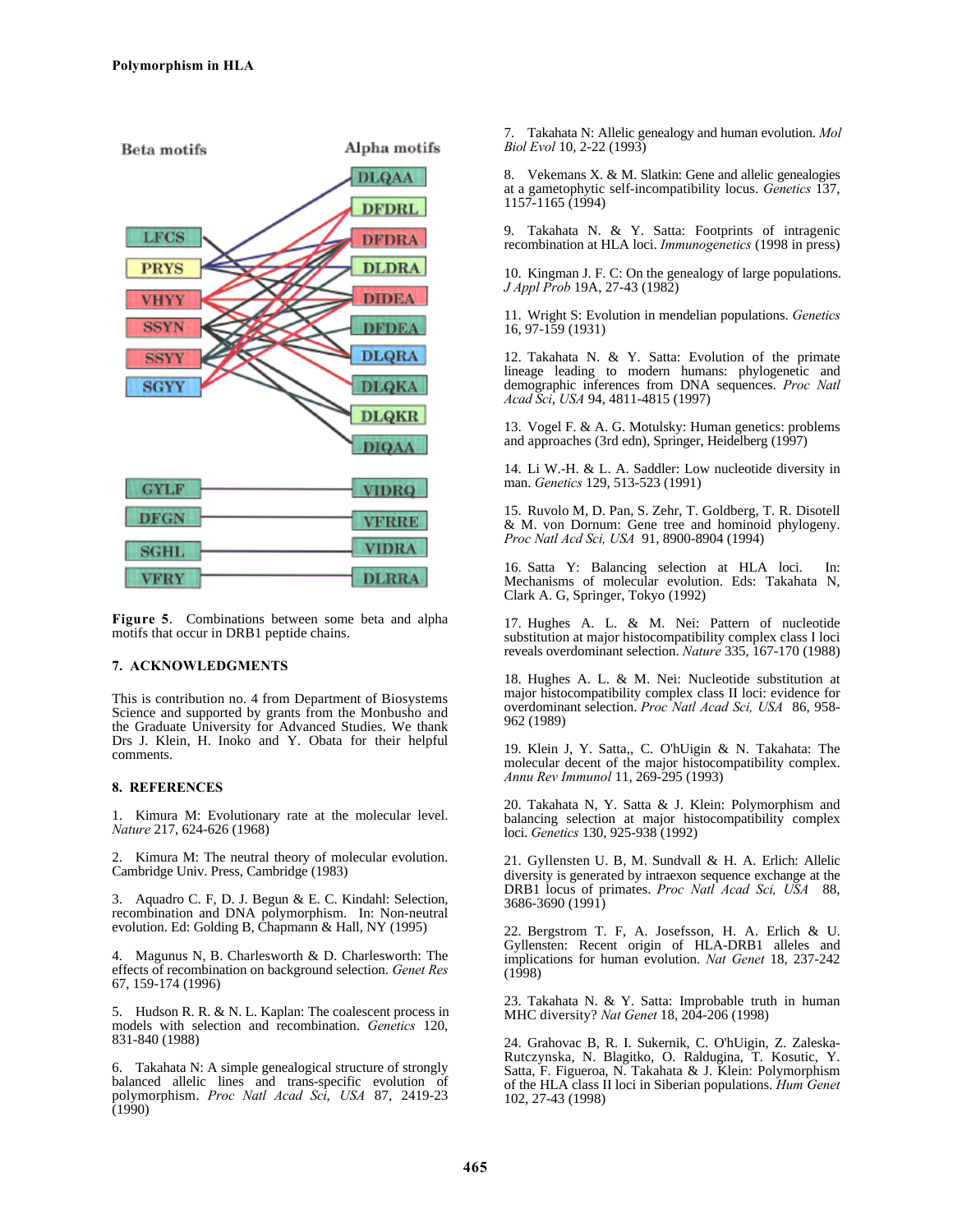25. Satta Y, C. O'hUigin, N. Takahata & J. Klein: The synonymous substitution rate at the primate MHC loci. *Proc Natl Acad Sci, USA* 90, 7480-7484 (1993)

26. Otting N, M. Kenter, P. van Weeren, M. Jonker & R. E. Bontrop: MHC-DQB repertoire variation in hominoid and Old World primate species. *J Immunol* 149, 461-470 (1992)

27. Klein J. & V. Horejsi: Immunology, Blackwell, MA (1997)

28. Joly E, E. V. Deverson, W. J. Coadwell, E. Guenther, J. C. Howard & G. W. Butcher: The distribution of Tap2 alleles among laboratory rat RT1 haplotypes. *Immunogenetics* 40, 45-53 (1994)

29. Joly E, A-F. Le Rolle, A. L. Gonzalez, B. Mehling, J. Stevens, W. J. Coadwell, T. Hunig, J. C. Howard & G. W. Butcher: Co-evolution of rat TAP transporters and MHC class I RT1-A molecules. *Curr Biol* 8, 169-172 (1998)

30. Trowsdale J. & A. Kelly: The human HLA class II alpha chain gene DZ alpha is distinct from genes in the DP, DQ and DR subregions. *EMBO J* 4, 2231-2237 (1985)

31. Servenius B, L. Rask & P. A. Peterson: Class II genes of the human major histocompatibility complex. The DO beta gene is a divergent member of the class II beta gene family. *J Biol Chem* 25, 8759-8766 (1987)

32. Kelly A. P, J. J. Monaco, S. G. Cho & J. Trowsdale: A new human HLA class II-related locus, DM. *Nature* 353, 571-573 (1991)

33. Sloan V. S, P. Cameron, G. Porter, M. Gammon, M. Amaya, E. Mellins & D. M. Zaller: Mediation by HLA-DM of dissociation of peptides from HLA-DR. *Nature* 375, 802-806 (1995)

34. van Ham S. M, E. P. M. Tjin, B. F. Lillemeier, U. Gruneberg, K. E. van Meijgaarden, L. Pastoors, D. Verwoerd, A. Tulp, B. Canas, D. Rahman, T. H. Ottenhoff, D. J. Pappin, J. Trowsdale and J. Neefjes: HLA-DO is a negative modulator of HLA-DM-mediated MHC class II peptide loading. *Curr Biol* 7, 950-957 (1997)

35. Jensen P. E: Antigen processing: HLA-DO-a hitchhiking inhibitor of HLA-DM. *Curr Biol* 8, R128-R131 (1998)

36. Tusie-Luna M. T. & P. C. White: Gene conversions and unequal crossovers between CYP21 (steroid hydroxylase gene) and CYP21P involve different mechanisms. *Proc Natl Acad Sci, USA* 92, 10796-10800 (1995)

37. Milner C. M. & R. D. Campbell: Structure and expression of the three MHC-linked HSP70 genes. *Immunogenetics* 32, 242-251 (1990)

38. Bahram S, T. Shiina, A. Oka, G. Tamiya & H. Inoko: Genomic structure of the human MHC class I MICB gene. *Immunogenetics* 45: 161-162 (1996)

39. Pellet P, M. Renaud, N. Fodil, L. Laloux, H. Inoko, G. Hauptman, P. Debre, S. Bahram & I. Theodorou: Allelic repertoire of the human MICB gene. *Immunogenetics* 46, 434-436 (1997)

40. Bahram S, M. Bresnahan, D. E. Geraghty & T. Spies: A second lineage of mammalian major histocompatibility complex class I genes. *Proc Natl Acad Sci, USA* 91, 6259- 6263 (1994)

41. Fodil N, L. Laloux, V. Wanner, P. Pellet, G. Hauptman, N. Mizuki, H. Inoko, T. Spies, I. Theodorou & S. Bahram: Allelic repertoire of the human MHC class I MICA gene. *Immunogenetics* 44, 351-357 (1996)

42. Groh V, A. Steinle, S. Bauer & T. Spies: Recognition of stress-induced MHC molecules by intestinal epithelial gamma delta T cells. *Science* 279, 1737-1740 (1998)

43. Feder J. N, A. Gnirke, W. Thomas, Z. Tsuchihashi, D. A. Ruddy, A. Basava, F. Dormishian, R. Jr. Domingo, M. C. Ellis, A. Fullan, L. M. Hinton, N. L. Jones, B. E. Kimmel, G. S. Kronmal, P. Lauer, V. K. Lee, D. B. Loeb, F. A. Mapa, E. McClelland, N. C. Meyer, G. A. Mintier, N. Moeller, T. Moore, E. Morikang, C. E. Prass, L. Quintana, S. M. Starnes, R. C. Schatzman, K. J. Brunke, D. T. Drayna, N. J. Risch, B. R. Bacon & R. K. Wolff : A novel MHC class I-like gene is mutated in patients with hereditary haemochromatosis. *Nat Genet* 13, 399-408 (1996)

44. Campbell R. D. & J. Trowsdale: A map of the human major histocompatibility complex. *Immunol Today* 18, suppl. (1997)

45. Shiina T, G. Tamiya, A. Oka, T. Yamagata, N. Yamagata, E. Kikkawa, K. Goto, N. Mizuki, K. Watanabe, Y. Fukuzumi, S. Taguchi, C. Sugawara, A. Ono, L. Chen, M. Yamazaki, H. Tashiro, A. Ando, T. Ikemura, M. Kimura & H. Inoko: Nucleotide sequencing analysis of the 146-kilobase segment around the IkBL and MICA genes at the centromeric end of the HLA class I region. *Genomics* 47, 372-382 (1998)

46. Mizuki N, H. Ando, M. Kimura, S. Ohno, S. Miyata, M. Yamazaki, H. Tashiro, K. Watanabe, A. Ono, S. Taguchi, C. Sugawara, Y. Fukuzumi, K. Okumura, K. Goto, M. Ishihara, S. Nakamura, J. Yonemoto, Y. Y. Kikuti, T. Shiina, L. Chen, A. Ando, T. Ikemura & H. Inoko: Nucleotide sequence analysis of the HLA class I region spanning the 237-kb segment around the HLA-B and -C genes. *Genomics* 15, 55-66 (1997)

47. Takahata N: Repeated failures that led to the eventual success in human evolution. *Mol Biol Evol* 11, 803-805 (1994)

48. Takahata N: A genetic perspective on the origin and history of humans. *Ann Rev Ecol Syst* 26, 343-372 (1995)

49. Klein J, C. O'hUigin, M. Kasahara, V. Vincek, D. Klein & F. Figueroa: Frozen haplotypes in Mhc evolution. In: Molecular evolution of the major histocompatibility complex. Eds: Klein J, Klein D, Springer, Berlin (1992)

50. Marsh S. G. E. & J. G. Bodmer: HLA class II region nucleotide sequences 1995. *Tissue Antigens* 46, 258-280 (1995)

51. Arnett K. L. & P. Parham: HLA class I nucleotide sequences 1995. *Tissue Antigens* 46, 217-257(1995)

52. Klein J. & C. O'hUigin: Class II B Mhc motifs in an evolutionary perspectives. *Immunol Rev* 143, 89-112 (1995)

53. O'hUigin C: Quantifying the degree of convergence in primate Mhc-DRB genes. *Immunol Rev* 143, 123-140 (1995)